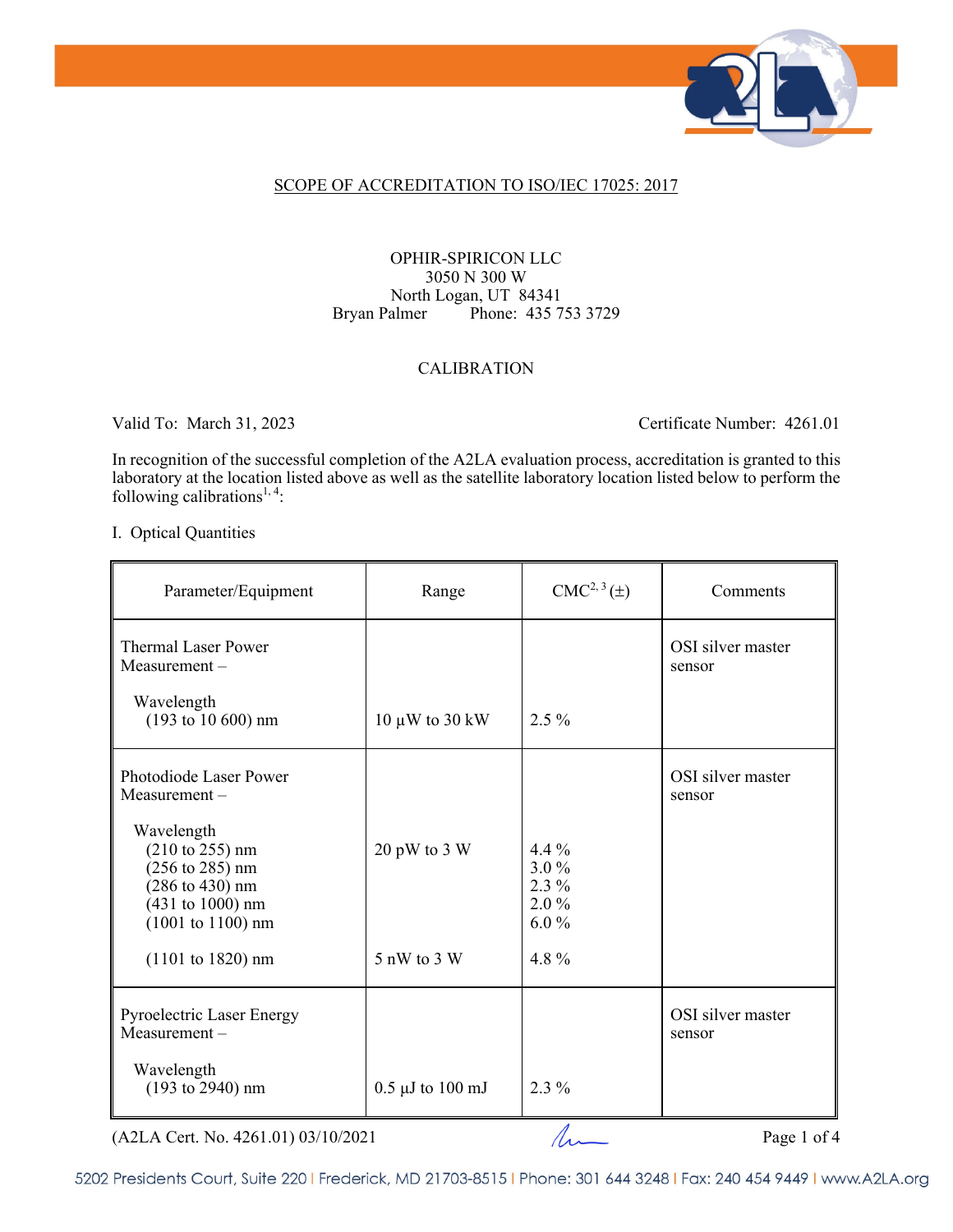| Parameter/Equipment                               | Range                | $CMC2, 3(\pm)$ | Comments                    |
|---------------------------------------------------|----------------------|----------------|-----------------------------|
| Electrical Calibration of Laser<br>Power Meters   |                      |                | OSI silver master C-<br>BOX |
| DC Current Accuracy                               | 1.25 nA to $12.5$ mA | $0.64\%$       |                             |
| DC Voltage Accuracy &<br>Analogue Output Accuracy | 1.25 mV to 65 V      | $0.18 \%$      |                             |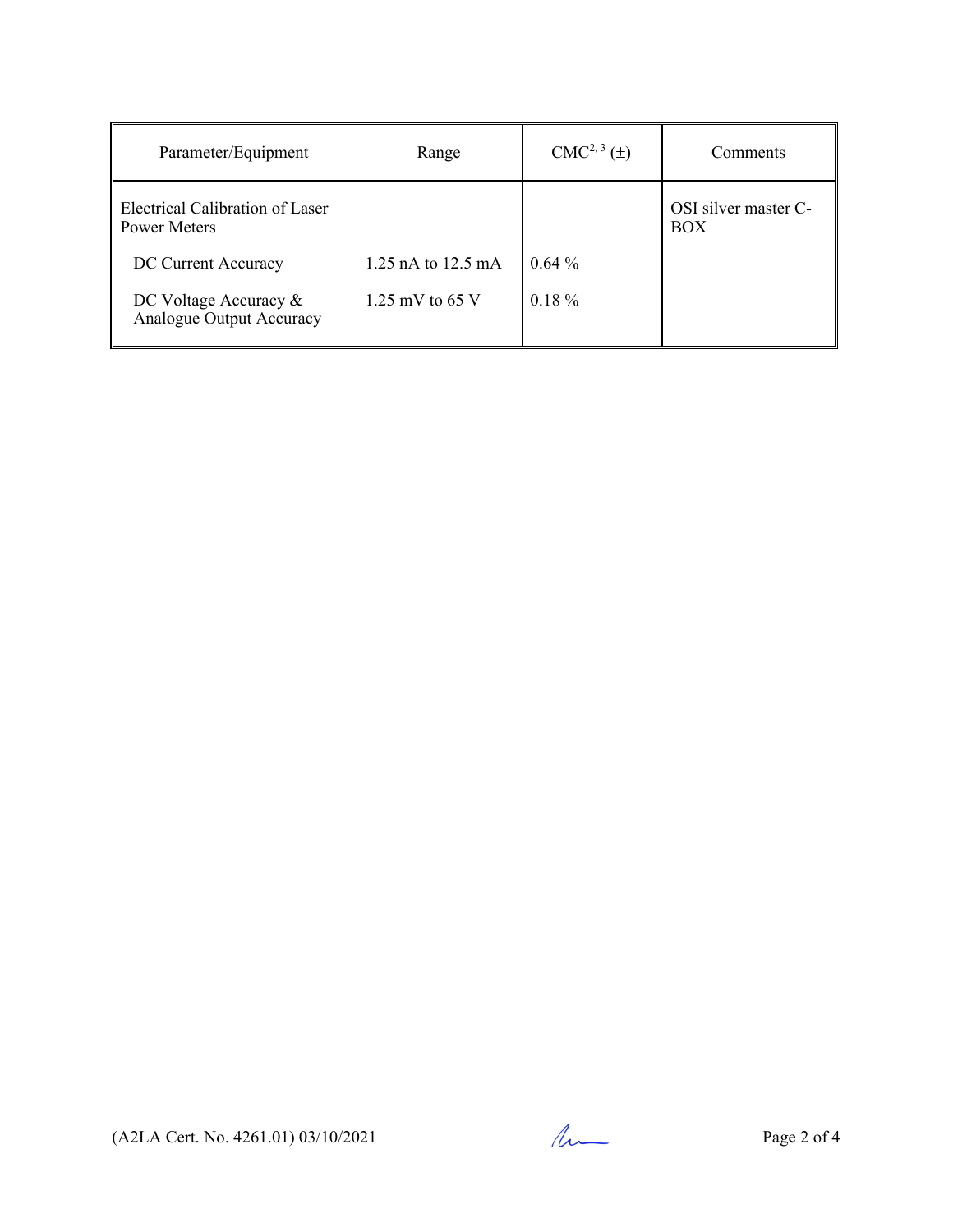## SATELLITE LABORATORY

## OPHIR JAPAN Towa-Daiichi Building 1F 4-384 Sakuragi-cho Omiya-ku, Saitama City Japan 330-0854 Bryan Palmer Phone: 435 753 3729

# I. Optical Quantities

| Parameter/Equipment                                                                                                                                                                        | Range                           | $CMC2, 3(\pm)$                                      | Comments                   |
|--------------------------------------------------------------------------------------------------------------------------------------------------------------------------------------------|---------------------------------|-----------------------------------------------------|----------------------------|
| <b>Thermal Laser Power</b><br>$Measurement -$                                                                                                                                              |                                 |                                                     | OJ silver master<br>sensor |
| Wavelength<br>$(193 \text{ to } 10 \text{ } 600) \text{ nm}$                                                                                                                               | 10 $\mu$ W to 30 kW             | $2.4\%$                                             |                            |
| Photodiode Laser Power<br>$Measurement -$                                                                                                                                                  |                                 |                                                     | OJ silver master<br>sensor |
| Wavelength<br>$(210 \text{ to } 255) \text{ nm}$<br>$(256 \text{ to } 285) \text{ nm}$<br>$(286 \text{ to } 430) \text{ nm}$<br>$(431 to 1000)$ nm<br>$(1001 \text{ to } 1100) \text{ nm}$ | 20 pW to 3 W                    | 4.4 $%$<br>$3.0\%$<br>$2.3\%$<br>$2.0\%$<br>$6.0\%$ |                            |
| $(1101 to 1820)$ nm                                                                                                                                                                        | 5 nW to 3 W                     | 4.8%                                                |                            |
| <b>Pyroelectric Laser Energy</b><br>Measurement-                                                                                                                                           |                                 |                                                     | OJ silver master<br>sensor |
| Wavelength<br>$(193 \text{ to } 2940)$ nm                                                                                                                                                  | $0.5 \mu J$ to $100 \text{ mJ}$ | $2.5\%$                                             |                            |